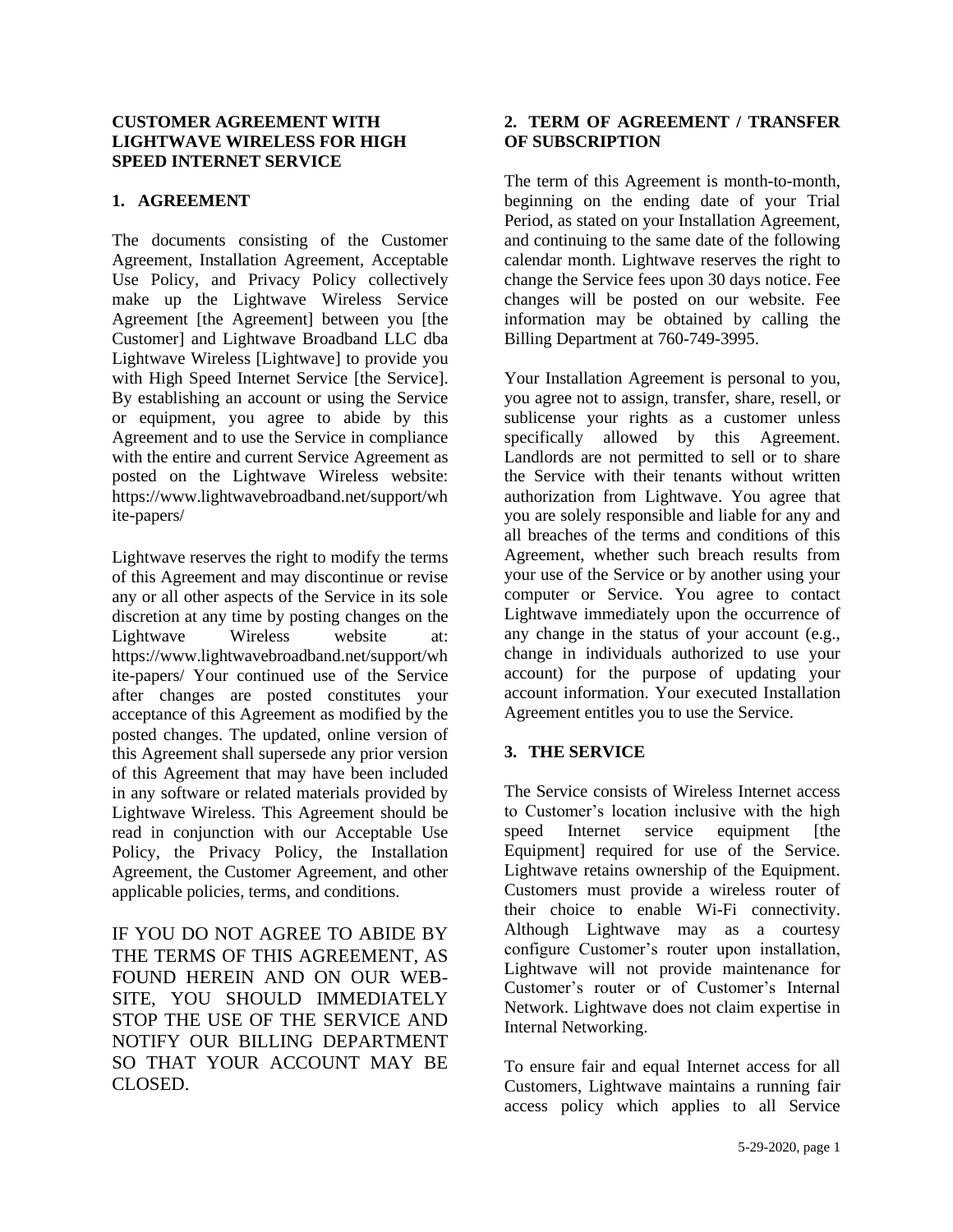Levels. In most cases, Lightwave does not limit data usage. Should Customer's usage become excessive to the extent that the connection quality of other Lightwave customers is adversely affected as determined by Lightwave, Lightwave may take any action that in its discretion it deems appropriate, including requesting that Customer upgrade to a higher Service Level.

Customer acknowledges that the speed of the Service can vary depending upon external interference levels and other factors which are beyond the control of Lightwave. Lightwave provides the Service on a "best efforts" standard. Lightwave cannot guarantee upload or download speeds, latency, or packet loss on its network. Eligibility for the higher Service Levels varies by location.

#### **4. MAINTENANCE WINDOW**

Lightwave's regular maintenance window is between the hours of 11:00pm and 4:00am Pacific Standard Time. Other maintenance will take place after notice to Customer via telephone or email except for Emergency maintenance which will take place as time permits.

# **5. NETWORK DOWNTIME**

If network downtime occurs due to malfunction of Lightwave's network, affected Customers are eligible for a credit for each day of disruption. Network downtime is defined as an outage to Lightwave's network exceeding ten (10) minutes between the hours of 6am and 10pm.

#### **Exceptions:**

Customers will not receive any credit in connection with any network failure or deficiency that is caused by or associated with:

a) Circumstances beyond Lightwave's control including but not limited to: acts of any governmental body, sabotage, war, terrorism, weather, fire, flood, strike, prolonged interruptions to the power grid, frequency interference, radar, cyber attacks, unavailability of or interruption or delay in telecommunications or third party services, failure to

obtain supplies, hardware or materials needed to maintain Lightwave's network.

- b) Failure of Lightwave's backbone network to the Internet.
- c) Scheduled maintenance or emergency maintenance.
- d) DNS issues outside the direct control of Lightwave Broadband.
- e) Failure of Customer owned equipment, network, internal wiring, power source, or computers.
- f) Customer acts or omissions, including without limitation, any negligence, willful misconduct or use of Lightwave's equipment, network or services in breach of Lightwave's Acceptable Use Policy, Customer Agreement, or Service Agreement.

# **6. CANCELATION**

If Customer becomes dissatisfied with the Service or any related terms, conditions, rules, policies, guidelines, or practices of Lightwave, Customer's sole remedy is to email a written notice of cancelation to Lightwave, discontinue using the Service, and pay any account fees that apply. Lightwave retains ownership of the Equipment and will promptly remove this Equipment upon cancelation. Customer agrees that s/he will not attempt to remove the Equipment.

Lightwave entitles its residential Customers to a Trial Period of one (1) month commencing on the date of installation date and concluding on the same date of the following month. Cancelation by Customer within the Trial Period will not result in any charges to Customer.

To cancel the Service you must mail Lightwave a letter of cancelation. Cancelation will be effective upon receipt by Lightwave of the written notice.

Lightwave may suspend or terminate the Agreement, your account, or your use of the Service for any reason at any time, including, and without limitation, if Lightwave in its sole and complete discretion, believes that you have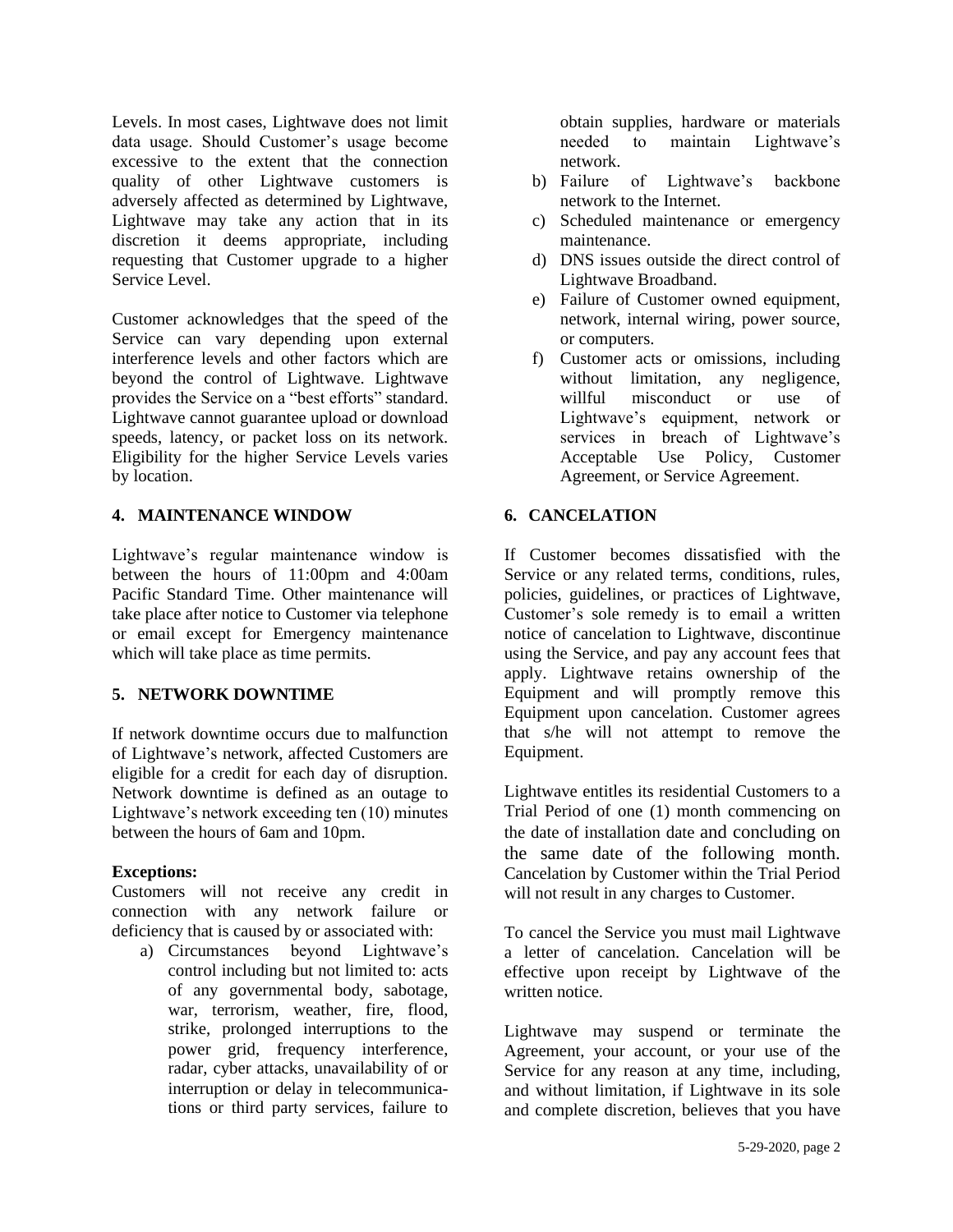violated any of the terms or conditions of the Agreement or if you fail to pay any fees when due. Should Lightwave find cause to terminate your Service, a termination notice will be provided to you by email, U.S. Mail, or personal service to the address you provided for the Service.

All notices to you shall be deemed effective on the fourth (4th) day following the date mailed or on the date emailed. Sections 1, 2, 6, 8, 10, 12, 13, 14, 15 and 16 of this Customer Agreement shall survive termination of the Agreement.

#### **7. MINIMUM CONDITIONS FOR RECEIPT OF THE SERVICE**

- You must be at least 18 years old.
- Your computer must have a 10 Base T or 10/100 port (RJ4S)

# **8. PAYMENT POLICY**

Customer is responsible for all fees to Customer's account. Customer agrees to be responsible for any and all fees, charges, damages and costs that you or anyone using your account incurs. Customer agrees to pay all monthly fees and installation charges including, but not limited to, customer service fees, late fees, returned check fees, and door collection fees.

Lightwave will invoice its Customers monthly by email at the end of the usage period. Fees for the Service are payable by check or credit card each month. Lightwave is not responsible for any charges or expenses incurred by Customer, such as account overdrafts or exceeding credit card limits, which may result from fees billed by Lightwave. Payment by check is due within fourteen (14) days of the invoice date. Customer agrees to provide Lightwave with accurate billing information including legal name, address, telephone number, and credit card number (when applicable) and will immediately report to Lightwave any changes to this information. Questions regarding Service fees

should be directed to Lightwave's Billing Department at 760-749-3995.

All fees are considered valid unless disputed in writing within sixty (60) days of the billing date. Adjustments will not be made for fees that are more than 60 days old.

Service to delinquent accounts may be suspended or terminated at Lightwave's sole and absolute discretion; however, fees will continue to accrue until the account is closed by Customer. Lightwave may bill an additional charge to reinstate a suspended account.

# **9.****SPAM**

Lightwave may immediately terminate any account that it determines, in its sole discretion, is transmitting or is otherwise connected with any "spam" or other unsolicited bulk email. In addition, if actual damages cannot be reasonably calculated, Customer agrees to pay Lightwave liquidated damages of five dollars (U.S. \$5.00) for each piece of "spam" or unsolicited bulk email transmitted from or otherwise connected with Customer's account. Otherwise, Customer agrees to pay Lightwave's actual damages to the extent such actual damages can be reasonably calculated. Lightwave reserves the right to block, reject, or remove what it considers to be "spam" or other unsolicited bulk email from the Service and Lightwave shall have no liability for blocking any email considered to be "spam."

# **10. INSTALLATION / EQUIPMENT**

Lightwave Broadband retains ownership of the Equipment. Customer retains ownership of any router provided by Customer. High Speed Internet Service Equipment is highly sophisticated and must be installed professionally. The antenna is subject to stringent installation requirements. Customer authorizes Lightwave or its technician(s) to install the necessary Equipment required for the Service on the premises [the Premises] specified by Customer at the time of installation and customer agrees not make any adjustments or modifications to the Lightwave Service Equipment.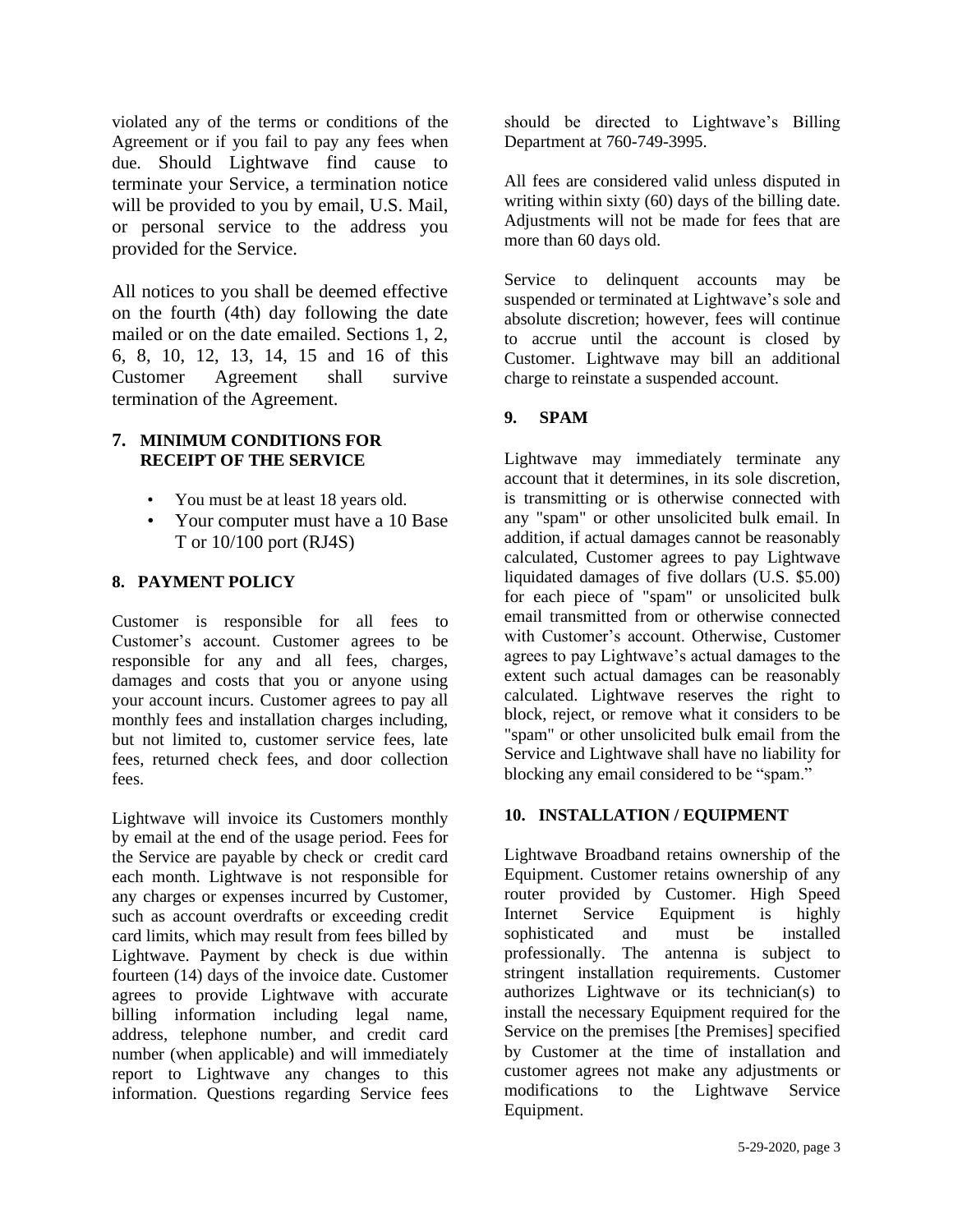The installation, use, inspection, maintenance, repair, and removal of the Equipment may result in service outage or potential damage to your computer. Customer is solely responsible for backing up all existing computer files. Lightwave and its employees, agents, contractors, and representatives shall have no liability whatsoever for any damage to or loss or destruction of any of Customer's hardware, software, files, data, or peripherals.

Customer acknowledges and agrees that the Service is provided on a fixed-location basis. If Customer moves to another location, the Service will need to be repositioned at Customer's new location. This may result in substantial interruption of the Service and will result in fees associated with a new installation.

Customer will not remove any Lightwave owned Equipment from the Premises or connect the Equipment to any outlet other than the outlet to which the Equipment was initially connected by the Lightwave technician. Lightwave may relocate the Equipment for Customer within the Premises at Customer's request for an additional charge. Customer will not connect any equipment, other than Equipment authorized by Lightwave, to the cable modem outlet. Customer understands that failure to comply with this restriction may cause damage to the Lightwave network and subject Customer to liability for damages and/or criminal prosecution. Customer may not alter, modify or tamper with the Equipment or the Service, or permit any other person to do that which is not authorized by Lightwave.

Lightwave will make its best efforts to provide the Service. Because of the complex nature of wireless high speed Internet services and the underlying infrastructure, it may not be possible to provide the Service to everyone. In its sole and absolute discretion, Lightwave may cancel the installation process will notify Customer of its intent to cancel as soon as commercially possible. Customer acknowledges that it may take three (3) or more days to determine if Lightwave is able to provide the Service. Lightwave shall have no responsibility whatsoever for claims arising out of its failure or refusal to complete the installation or provide the Service.

# **11. MONITORING THE SERVICE / LINKS**

Lightwave has no obligation to monitor Customer's Service and will not do so. Lightwave reserves the right to disclose Customer's information if Lightwave has a good faith belief that it is necessary to: (1) comply with the law; (2) protect Lightwave's rights or property or those of others; (3) respond to fraud, abuse or unauthorized reception; (4) enforce Lightwave's standards and policies; or (5) act in an emergency to protect Customer's safety or that of another. Lightwave may also transfer Customer's information as a part of a sale, merger, or transfer of business operations. Please see our Privacy Policy and Acceptable Use Policy. Lightwave may immediately remove Customer's material or information, in whole or in part from Lightwave's servers, which Lightwave in its sole and absolute discretion, determines to infringe another's property rights or to violate our Acceptable Use Policy or Privacy Policy.

During the use of the Service, Customer may encounter various types of links that enable the visiting of websites operated or owned by third parties [Third Party Site(s)] and which links are provided by Third Party Sites as a convenience. Third Party Sites are not under the control or ownership of Lightwave. The inclusion of any link to a Third Party Site is not (i) an endorsement by Lightwave of the Third Party Site, (ii) an acknowledgement of any affiliation with its operators or owners, or (iii) a warranty of any type regarding any information or offer on the Third Party Site. Customer's use of any Third Party Site is governed by the various legal agreements and policies posted at that Website.

#### **12. WARRANTIES / DISCLAIMERS / LIMITATION OF LIABILITY**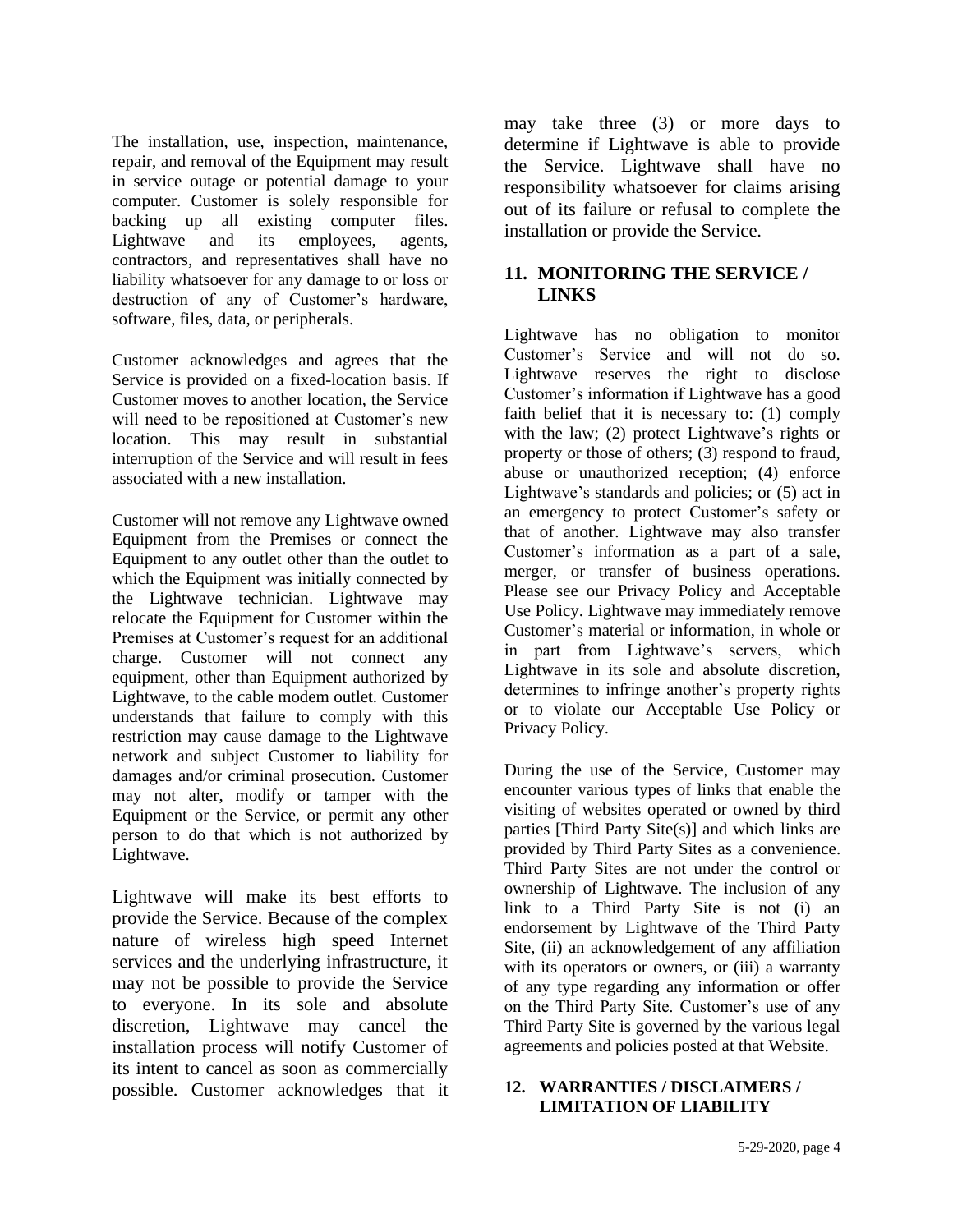Lightwave Equipment is subject to third party warranties which will be passed through Lightwave to Customer at no additional charge. Lightwave will comply with all reasonable requirements to effect the pass-through of the warranty to its Customers. At its sole option, Lightwave may replace defective Equipment. The warranty does not cover defects resulting from use contrary to specifications or instructions, acts outside of Lightwave's control, or repair or modification by anyone other than Lightwave or its technician(s). Lightwave reserves the right to modify this warranty at anytime. The foregoing limitation applies to the acts and omissions of Lightwave, it's members, officers, employees, agents, contractors, or representatives which, but for these acts and/or omissions, would give rise to a cause or action against Lightwave in this Agreement, tort or any legal doctrine. Customer's sole and exclusive remedies under this Agreement are as expressly set out in this Agreement. Any warranty gives Customer specific legal rights; Customer may also have rights which vary from State to State.

Customer expressly agrees that Lightwave is not responsible or liable for any content, act or omission of any third party including, without limitation, any threatening, defamatory, obscene, offensive, or illegal conduct, or any infringement of another's rights including, without limitation, privacy and intellectual property rights, and Customer hereby releases Lightwave for any such claims based on the activities of third parties.

The Service is provided to Customer "as is" without warranty of any kind. Neither Lightwave, nor its affiliates, nor any of its suppliers or licensors, employees or agents warrant that installation, Lightwave's compliance with special customer installation requests, or the Service will be uninterrupted or error free or free from viruses or other harmful malicious agents even if anti-virus mechanisms are deployed. Lightwave does not warrant that any data or any files sent by or to Customer will be transmitted in uncorrupted form or within a reasonable period of time. All representations and warranties of any kind express or implied,

including without limitation, any warranties of title, noninfringement, fitness for a particular purpose and merchantability are hereby excluded and disclaimed. Lightwave and its employees, representatives and agents are not liable for any costs or damages arising directly or indirectly from the installation, Lightwave's compliance with customer installation requests or use of the licensed software, the Service (including e-mail), Equipment furnished by Lightwave, or Lightwave's provision of technical service and support for the Service; even if such damage results from the negligence or gross negligence of a Lightwave installer, technician, or customer service representative, including any indirect, incidental, consequential, exemplary, special, or punitive damages, regardless of whether or not Lightwave has been advised of the possibility of such damages. In any event, Lightwave's cumulative liability to Customer for any and all claims relating to the use of the Service shall not exceed the total amount of Service fees paid during the immediately preceeding month. Customer hereby releases Lightwave from any and all obligations, liabilities, and claims in excess of this limitation. Lightwave is also not liable for any costs or damages arising from or related to Customer's breach of this Agreement. Customer's sole and exclusive remedies under this Agreement are as expressly set forth herein. Some states do not allow the exclusion or limitation of implied warranties, so the above exclusions or limitations may not apply to you.

# **13. INDEMNIFICATION**

Customer agrees to indemnify and hold Lightwave, its parents, subsidiaries, members, affiliates, officers and employees, harmless from any claim, demand, or damage, including costs and reasonable attorneys' fees, asserted by Lightwave or any third party due to or arising out of Customer's use of or conduct on the Service. Lightwave will notify Customer within a reasonable period of time of any third party claim for which Lightwave seeks indemnification and will afford Customer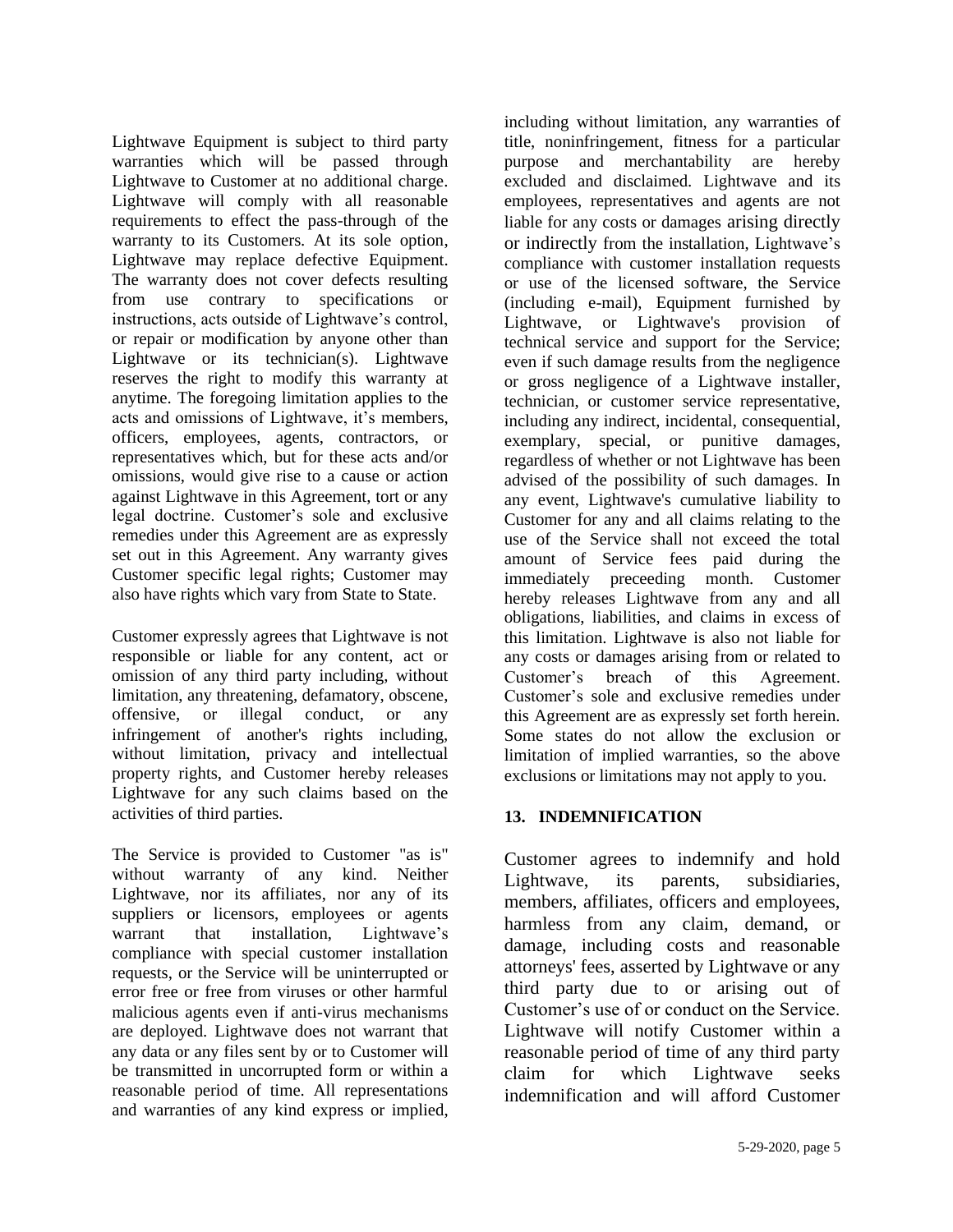the opportunity to participate in the defense of such claim, provided that Customer's participation will not be conducted in a manner prejudicial to Lightwave's interests, as reasonably determined by Lightwave.

#### **14. JURISDICTION**

Under California Civil Code Section 1789.3, Customers who are residents of California are entitled to the following specific consumer rights information: the Complaint Assistance Unit of the Division of Consumer Services of the Department of Consumer Affairs may be contacted in writing at 1020 N Street, #501. Sacramento, CA 95814 or by telephone at 1- 916-445-1254.

This Agreement is governed by California law without regard to conflict of law provisions. The federal and state courts located in San Diego, California alone have jurisdiction over all disputes arising out of or related to this Agreement and the Service. You consent to the personal jurisdiction of such courts sitting in San Diego, California with respect to such matters or otherwise between you and Lightwave, and you waive your rights to removal or consent to removal.

# **15. MISCELLANEOUS**

The Lightwave Service Agreement, consisting of the Customer Agreement, Installation Agreement, Acceptable Use Policy, and Privacy Policy, as posted on our website at: http://www.lightwavewireless.net constitutes the entire Agreement and understanding between the parties with respect to Customer's use of the Service and supersedes and replaces any and all prior written or oral agreements. In the event that any portion of this Agreement is held to be unenforceable, the unenforceable portion shall be construed in accordance with applicable law as nearly as possible to reflect the original intentions of the parties and the remainder of its provisions shall remain in full force and effect. Nothing contained in this Agreement shall be construed to limit Lightwave's rights and remedies available at law or in equity.

Lightwave's failure to insist upon or enforce strict performance of any provision of this Agreement shall not be construed as a waiver of any provision or right. Neither the course of conduct between the parties nor trade practice shall act to modify any provision of this Agreement. This Agreement may not be assigned or transferred by Customer. This Agreement is freely assignable by Lightwave to third parties.

Lightwave may revise, amend, or modify the agreement at any time and in any manner. Notice of any revision, amendment, or modification will be posted on Lightwave's website and/or in our various publications and mailings to Customer.

#### **16. ADDITIONAL TERMS AND CONDITIONS**

#### **YOUR USE AND ACTIVATION OF THE SERVICE SHALL CONSTITUTE AN ACCEPTANCE OF THE TERMS BELOW. IF YOU DO NOT ACCEPT THE TERMS AND CONDITIONS, DO NOT ACTIVATE THE LIGHTWAVE SERVICE.**

Lightwave will provide Wireless High Speed Internet Service [the Service] to You, the Customer, upon request, on the following terms and conditions. You will be bound by the Lightwave High Speed Internet Service Agreement, which collectively includes the Installation Agreement, Customer Agreement, Acceptable Use Policy, and Privacy Policy as posted on our website at the following URL: http://www.lightwavewireless.net.

#### A. **Lightwave's Obligations:**

- 1. Install in a workmanlike manner, the Lightwave necessary Equipment and materials.
- 2. Maintain Lightwave Equipment in accordance with reasonable industry standards and applicable regulations.
- 3. These obligations do not include responsibility for loss of stored content on any devices or for any damage to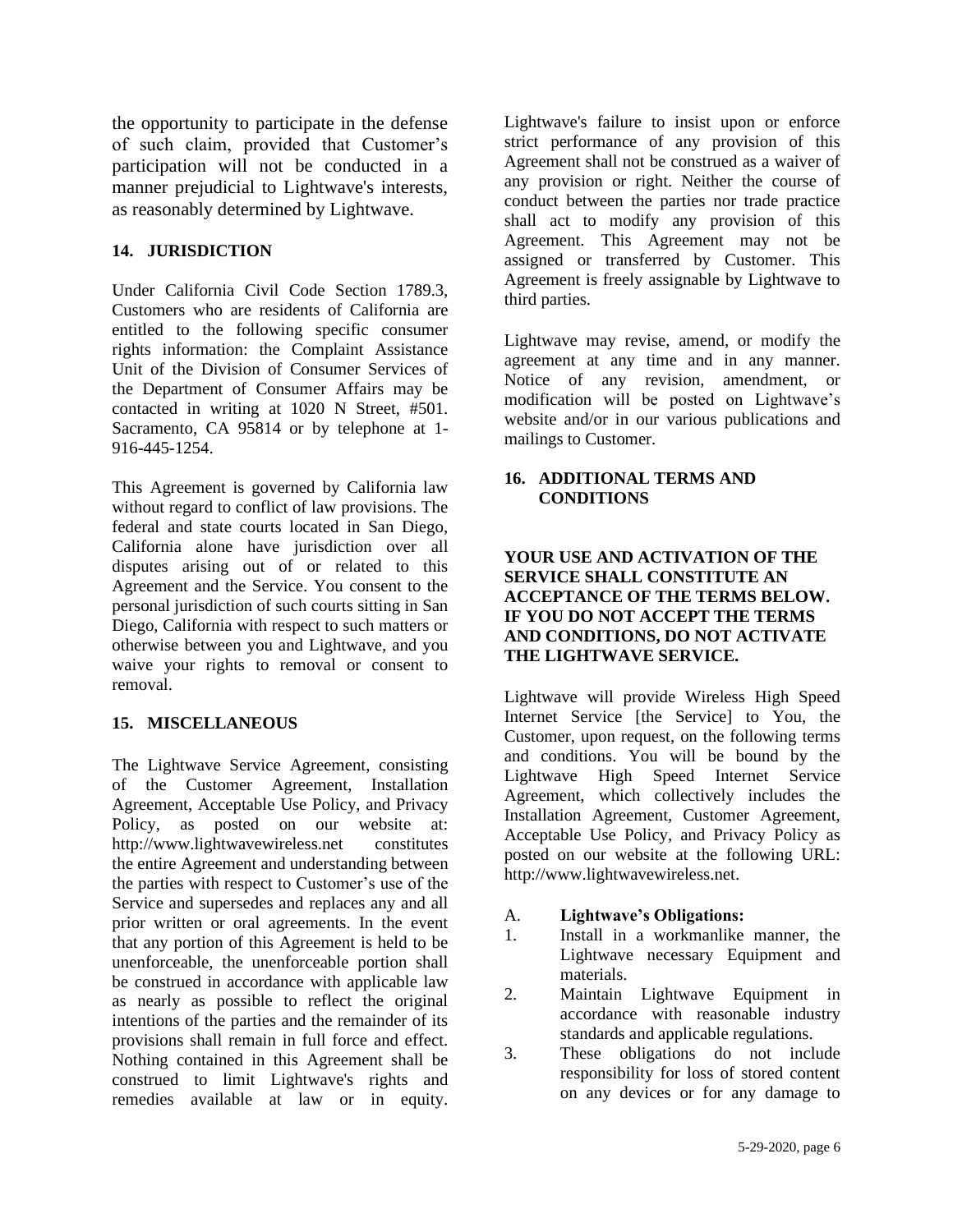your devices as a result of pin defects or alignment.

# B. **Customer's Obligations:**

- 1. Pay all installation, service or other fees upon receipt of Lightwave's invoice. Fees are determined according to Customer's Installation Agreement as signed at the time of installation. If Customer or Lightwave terminates Service, Lightwave may transfer outstanding balances for the Service provided under this Agreement to other accounts Customer may have with Lightwave.
- 2. If Customer fails to make timely payment, Lightwave may suspend or terminate the Service, remove Lightwave Equipment and impose late fees and collection trip fees, if applicable. Late fees and collection trip fees will not exceed the maximum amount permitted by law.
- 3. Provide Lightwave's employees and representatives with a safe working environment.
- 4. Assume complete responsibility for improper use, damage or loss of any Equipment furnished by Lightwave.
- 5. Allow Lightwave access into your Premises to install, maintain, or repair, upgrade (if any), and remove Lightwave Equipment. Lightwave personnel have identification which Customer may request and examine. If Customer is not home at the time of a service call, Customer authorizes any other adult resident or guest to grant Lightwave access to Customer's Premises.
- 6. Any attempted assignment or transfer of the Service is a breach of this Agreement.
- 7. If Customer does not own the Premises, Customer represents that s/he has obtained permission from the owner to install Lightwave's Equipment (including, without limitation, Equipment attached to the outside of the Premises), and Customer will indemnify Lightwave from all claims of the owner in connection with the installation and provision of the Service.

C. **Equipment:** All Lightwave Equipment and imbedded Software [Equipment] provided to Customer by Lightwave or its agent will remain the property of Lightwave. Lightwave shall have the unrestricted right, but not the obligation, to install or modify the software in any of the Equipment. It is a material breach for Customer to copy, duplicate, reverse engineer or in any way tamper with or interfere with any Software provided to Customer by Lightwave. Customer also agrees:

- 1. To use the Equipment only for receiving Services ordered from or through Lightwave.
- 2. To promptly allow Lightwave to pick up the Equipment immediately upon termination of the Service. Equipment shall be in good condition and without any encumbrances, except for ordinary wear and tear resulting from proper use.

If Customer does not allow Lightwave the opportunity to promptly obtain its Equipment, [Unreturned Equipment], or if it is damaged or encumbered, the damages Lightwave will incur will be difficult to ascertain. Therefore, Customer agrees to pay, and Lightwave may charge Customer's account, a liquidated damages amount equal to Lightwave's reasonable estimates of the replacement costs and incidental costs that Lightwave incurs; provided, however, that such amount will not exceed the maximum amount permitted by law [the Unreturned Equipment Charge]. This provision shall survive the termination or expiration of this Agreement.

D. **LIMITATION OF WARRANTIES AND LIABILITY: LIGHTWAVE, ITS PARENTS, AFFILIATES, SUBSIDIARIES, EMPLOYEES, REPRESENTATIVES, SUCCESSORS AND ASSIGNS, AND AGENTS, COLLECTIVELY AND INDIVIDUALLY [LIGHTWAVE], MAKE NO WARRANTIES, EXPRESSED OR IMPLIED, INCLUDING, WITHOUT LIMITATION, ANY WARRANTY OF MERCHANTABILITY OR FITNESS FOR A PARTICULAR PURPOSE, AS TO THE EQUIPMENT FURNISHED TO YOU AND/OR SERVICES PROVIDED. LIGHTWAVE SHALL NOT BE LIABLE FOR DAMAGES FOR FAILURE TO FURNISH, OR THE**